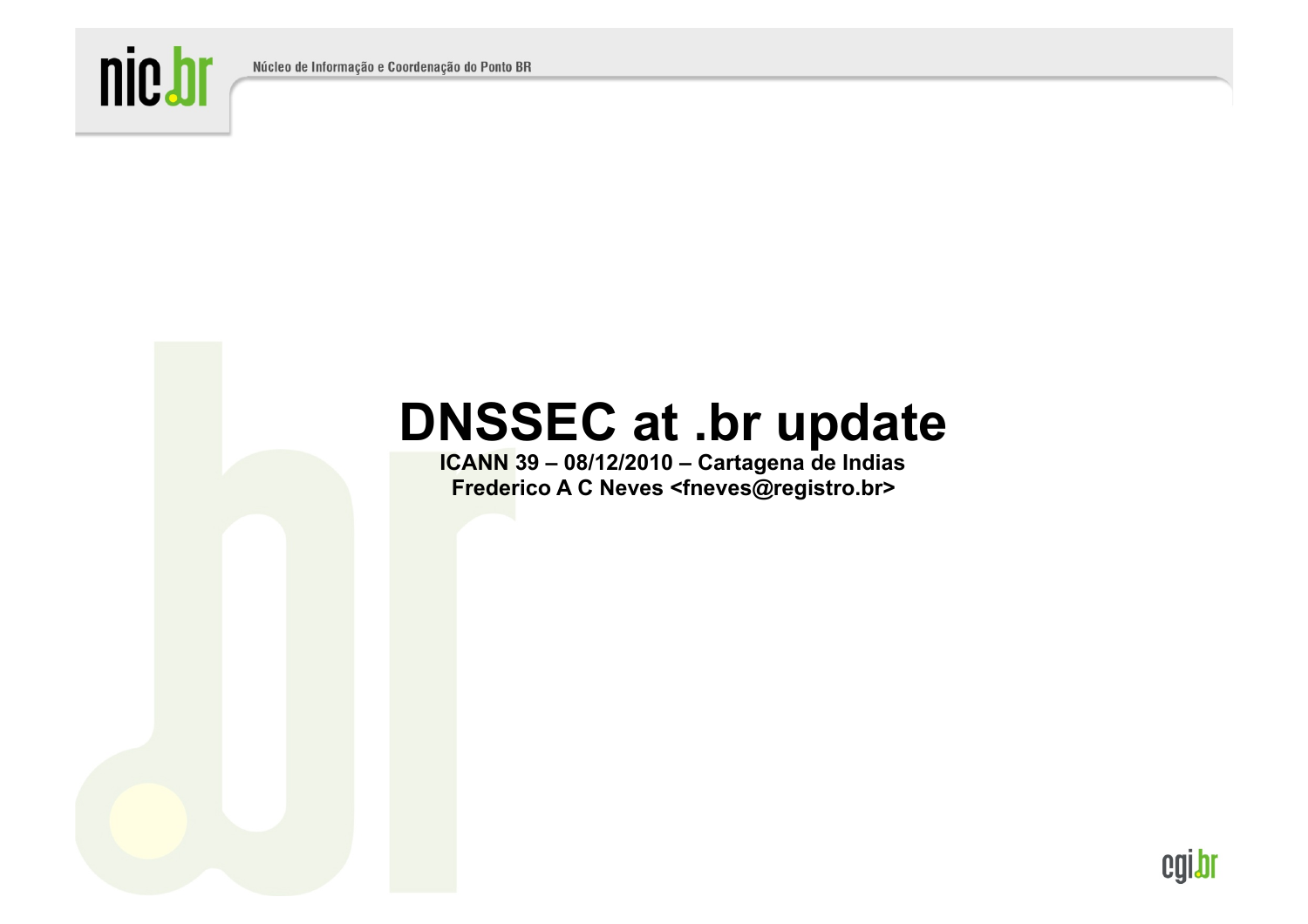

#### **Who we are?**

- Not for Profit executive arm of the .BR Internet Steering committee
	- Internet Infrastructure Provider
	- Registry for .br
	- NIR for Brazil (~800 ASN)
	- IX promoter and operator at 12 major cities
	- Brazilian CERT (CERT.br)
	- ICT statistics provider (5 year series)
	- Internet quality measurement program
- 2.3 million domain names
- 66 second level zones
- http://nic.br/

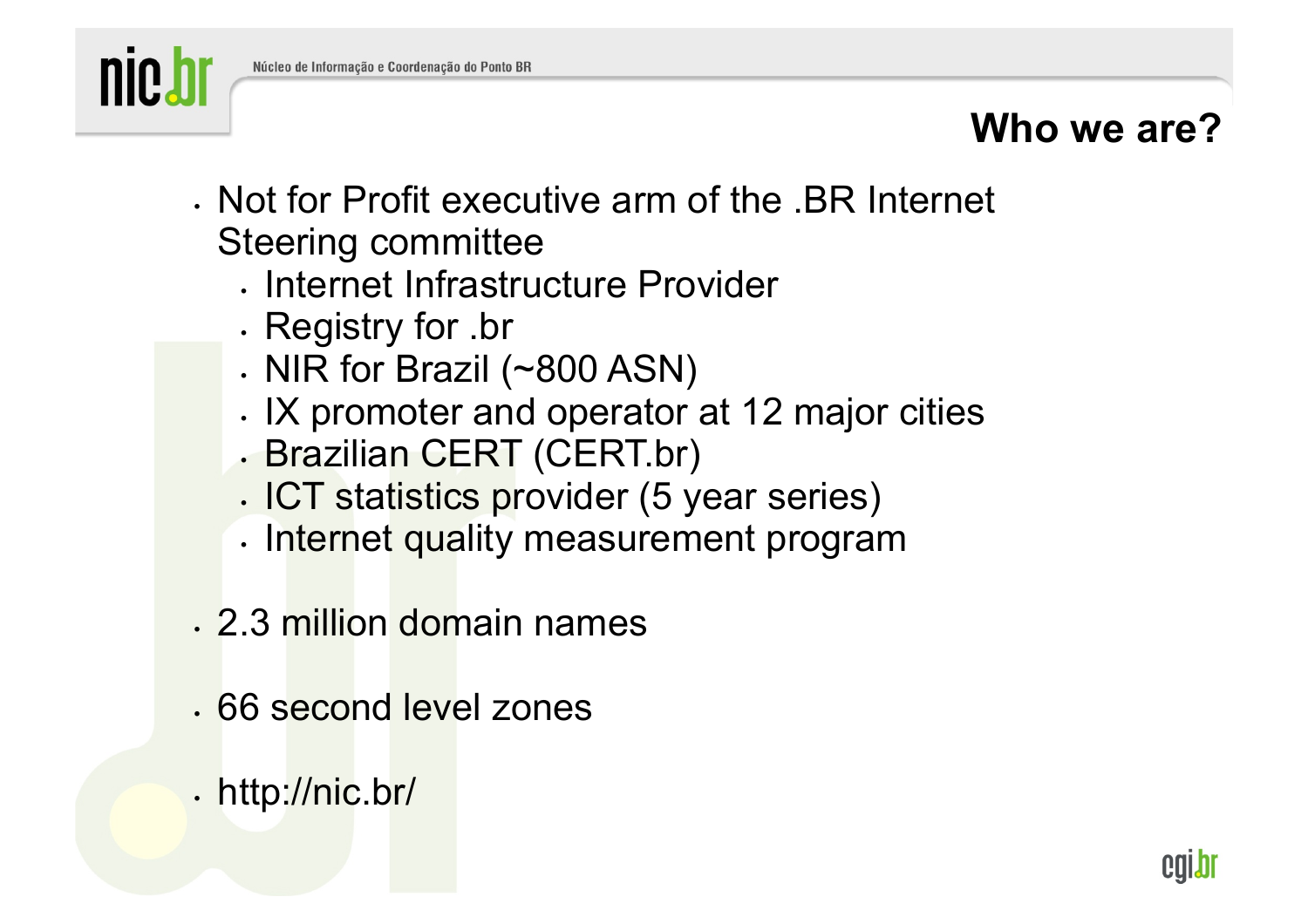

## **DNSSEC history at .br**

- Started with firm plans Dec/2006
- Initial deployment 04/06/2007 5 small zones .br .blog.br .eng.br .eti.br .gov.br
- DS collection since day one All registry interfaces WEB interface EPP (RFC4310)
- Final Deployment at all zones 15/01/2009 Signature with NSEC3 (RFC5155) 3 Large zones .org.br .net.br .com.br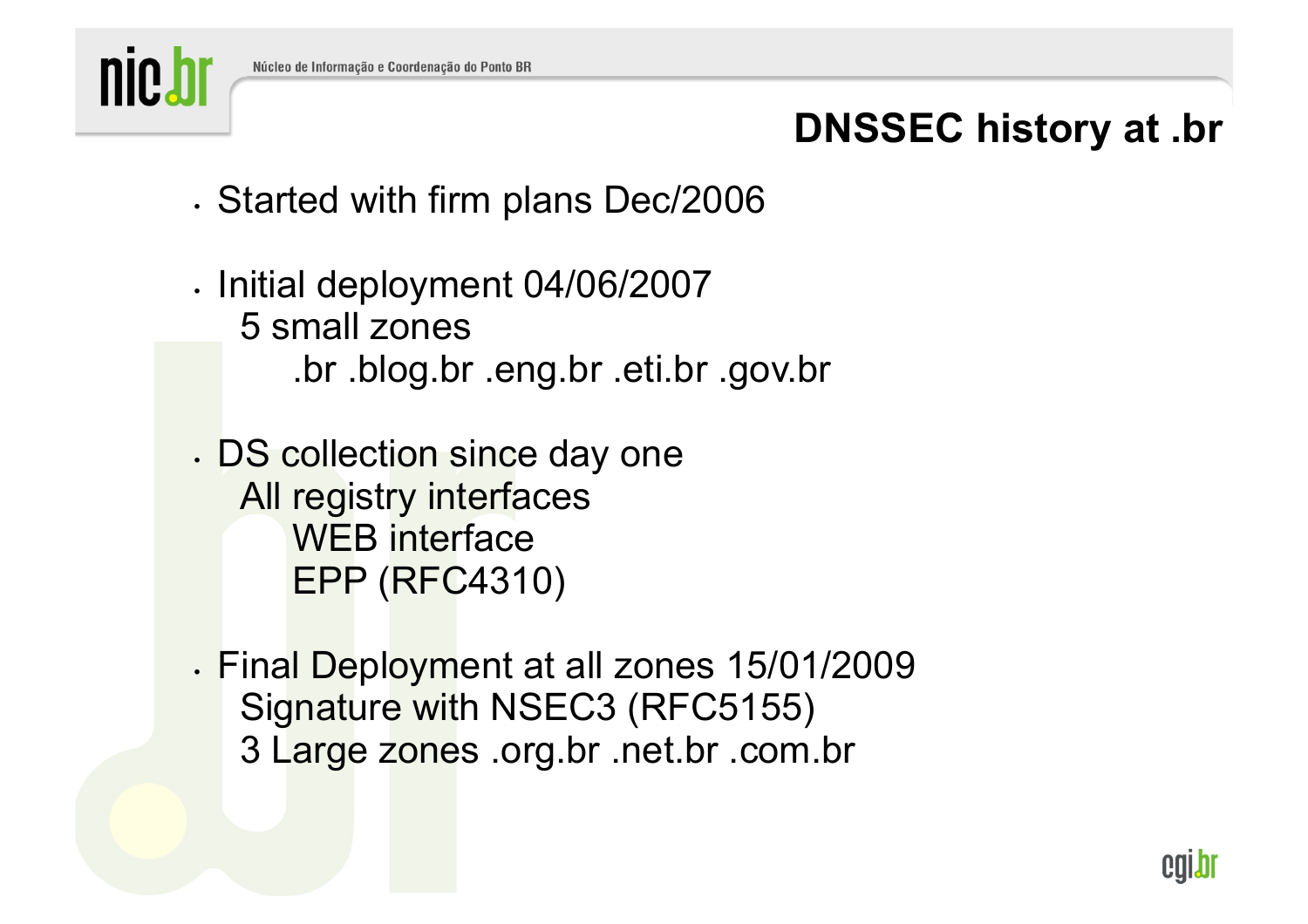

### **Deployment Strategy**

- Deploy DNSSEC as mandatory to chartered SLD for high value domains No functioning DS means no delegations First one for the Judiciary Power (JUS.BR) Oct/2007 Second one for Banks (B.BR) Sep/2008
- Provide automation tools for Hosting Providers (http://registro.br/dnsshim/)
- Training
- Continue outreach to ISPs and Hosting Providers

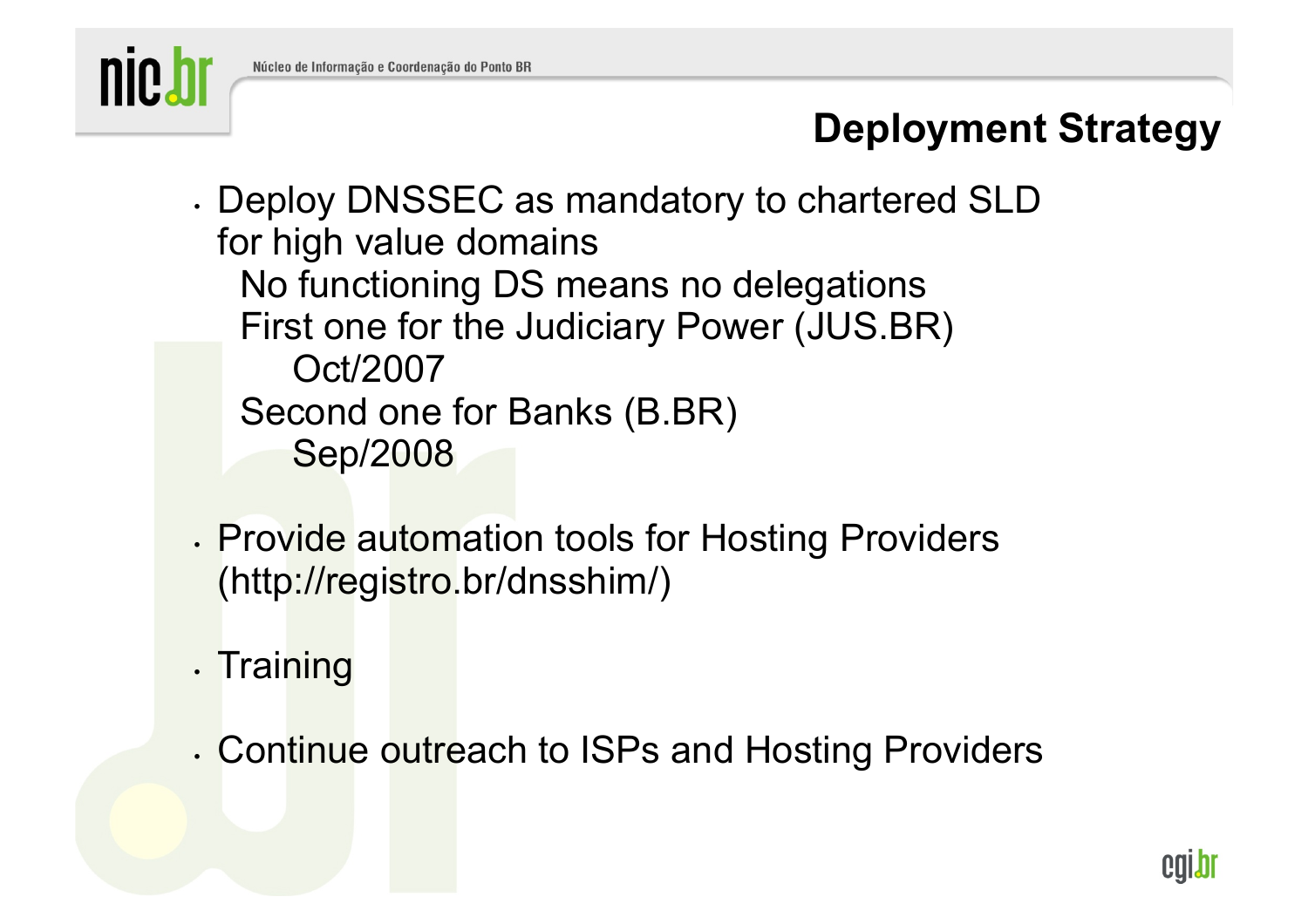

#### **Automated Rollover Events**

- 26/07/2010 Successfully finished .br KSK rollover from our old key management system
- Smooth operations since complete automation in May 3 br zsk rollovers 7 \*.br zsk rollovers

• 22/11/2010 3rd ceremony – 2011 1 covering period from Feb 2011 to Jul 2011 2 br zsk and 6 \*.br zsk rollovers

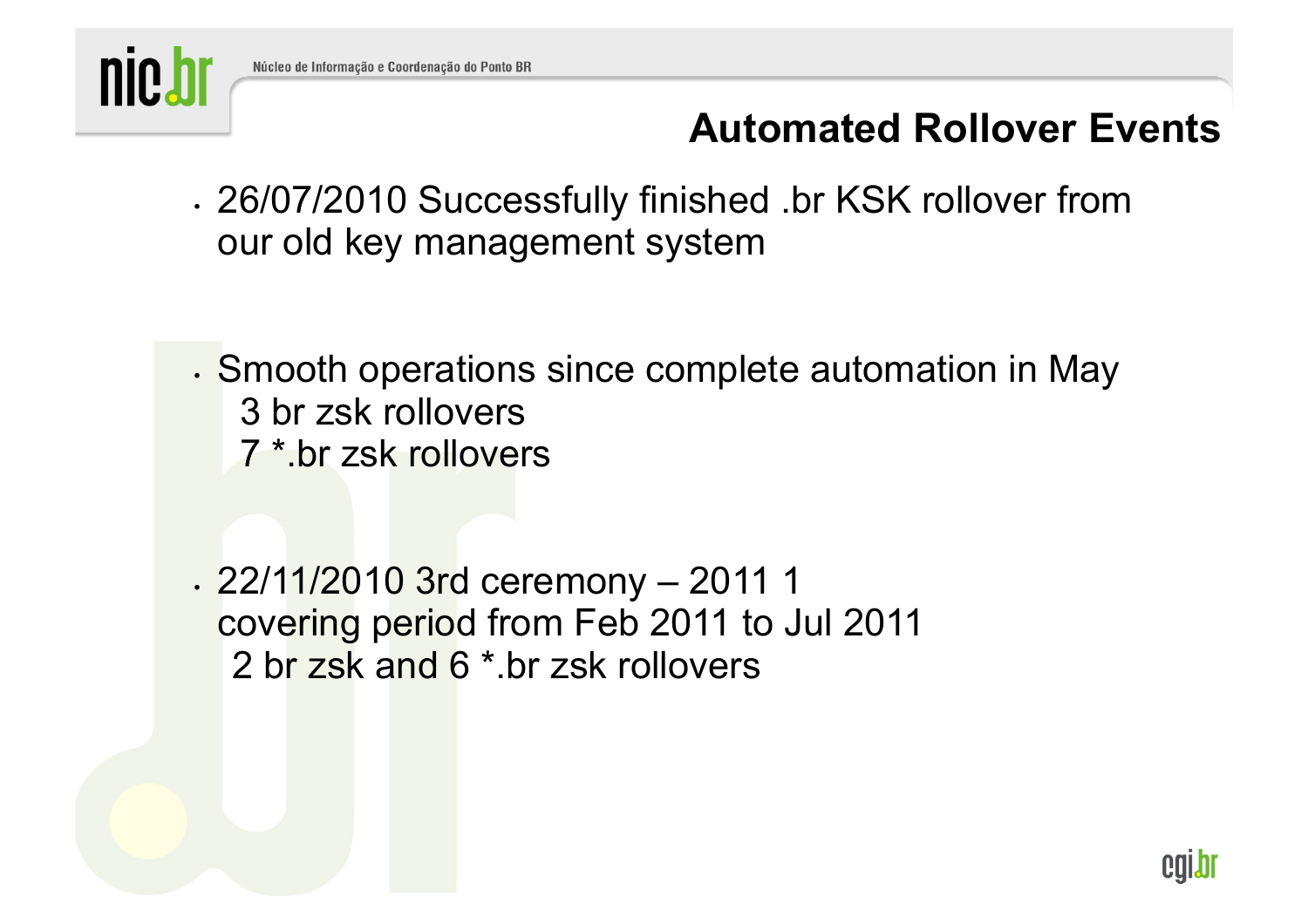

#### **Hosted DNS**

- Available for direct customers free of charge
- Uses DNSSHIM as provisioning backend
	- Zones signed by default
	- Dogfooding
- Basic Interface
	- A and MX at apex
	- www CNAME apex
- "Advanced" interface
	- A AAAA CNAME MX TXT
	- Up to 40 RR
- Raising the bar for ISP DNS service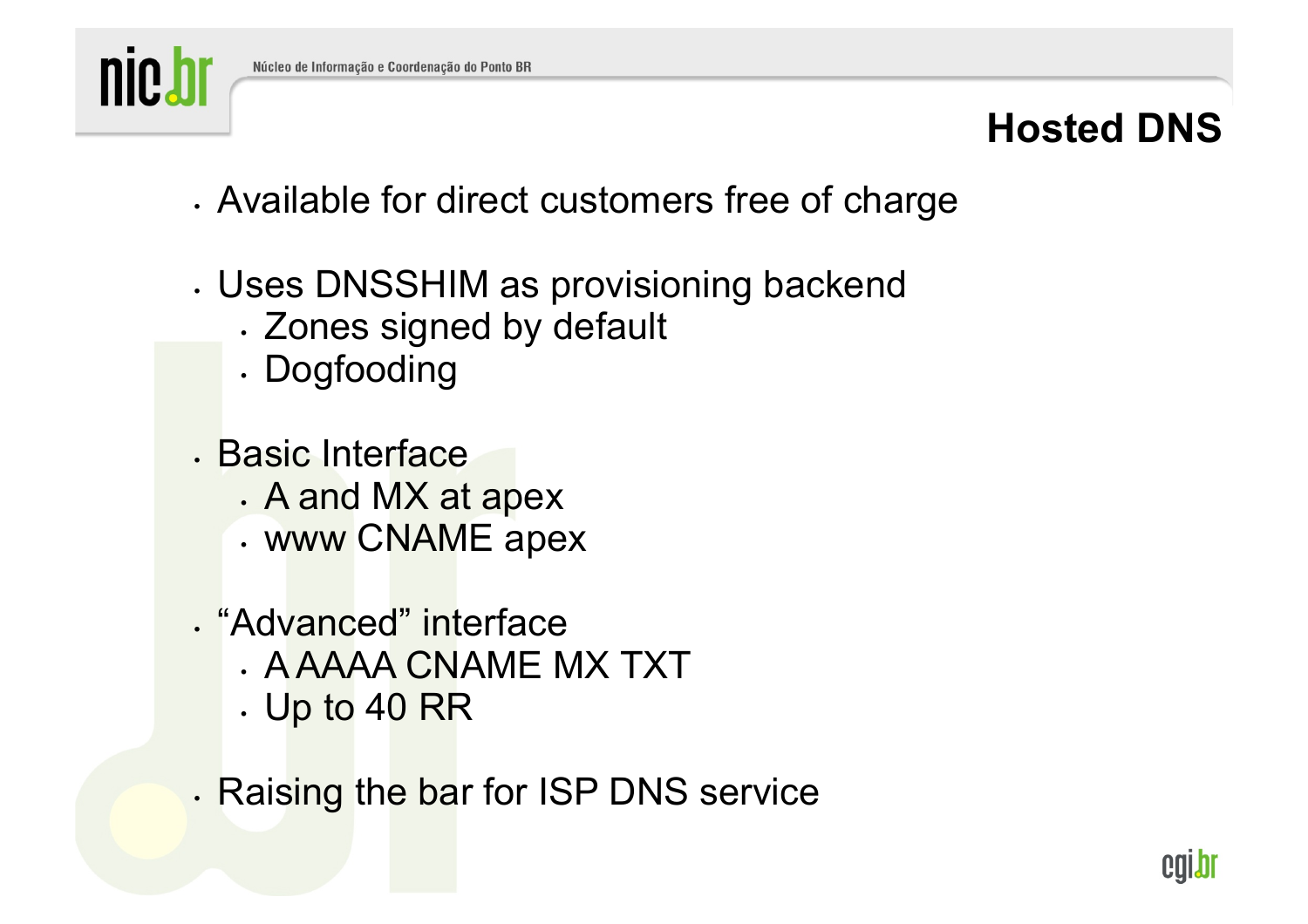

#### **Growth**

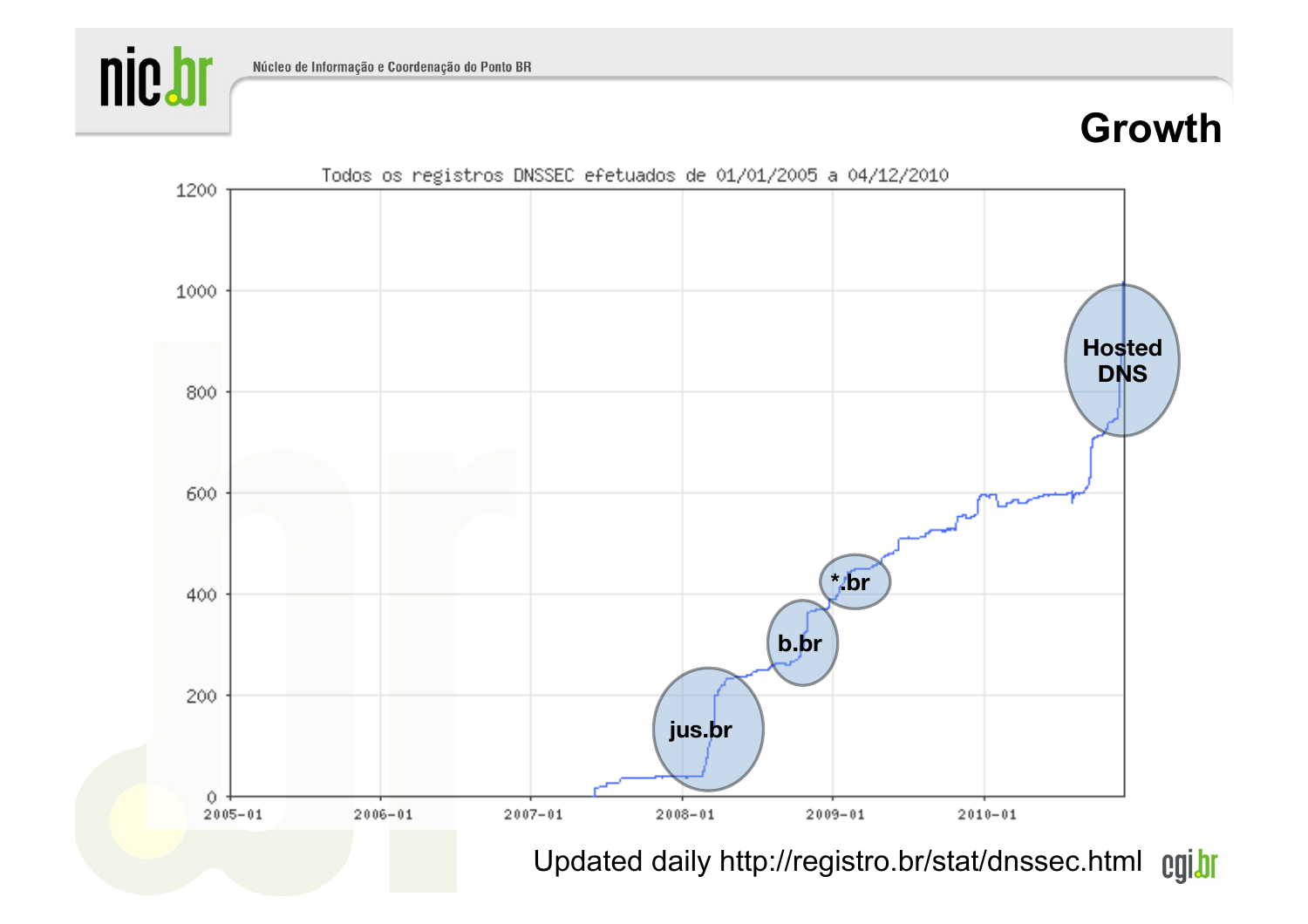

#### **Growth**